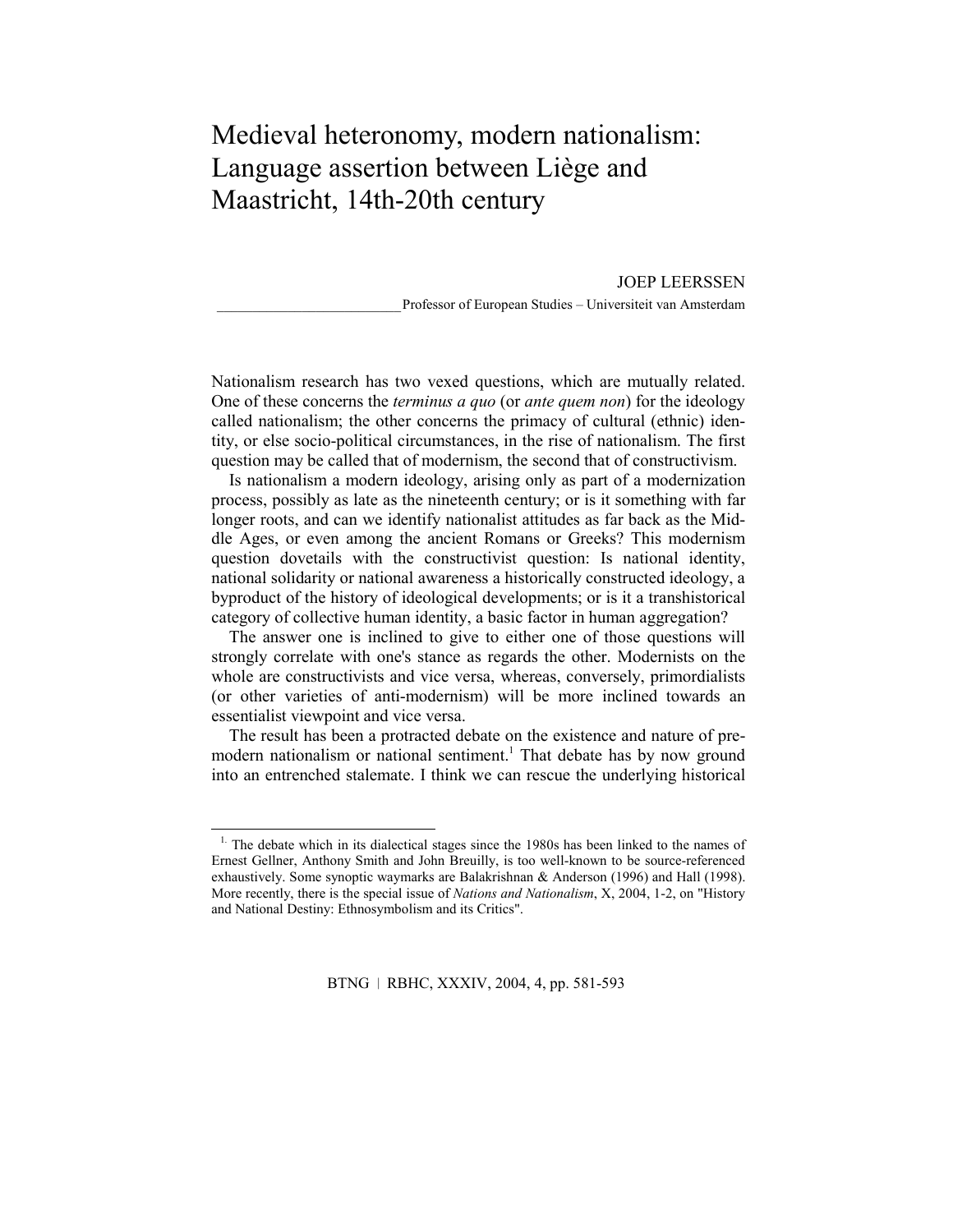issue from this stagnation, and the present article is intended to give a little shove to that effect.

\* \* \*

To begin with, it will be helpful to maintain conceptual and phraseological clarity.<sup>2</sup> If we see nationalism in the broad sense of the word (as the Oxford English Dictionary defines it: "Devotion to one's nation; national aspiration; a policy of national independence"), we can obviously find examples in point from many centuries. Historians will frequently point to documents such as the Scottish Declaration of Arbroath (1320) by way of example.<sup>3</sup> And although the word *nationalism* as such does not appear until 1844 (which, incidentally, should also give us cause to reflect), certainly terms like *natio* or *gens*, or their vernacular derivatives, were used, sometimes with unfamiliar un-modern meanings, but often also in the sense of the aggregate which still goes by the name of *nation* nowadays.

However, the case is quite different if one uses the term nationalism in the stricter, technical sense, denoting an ideology which is characterized by three fundamental assumptions:

[1] Nationalism *sensu stricto* sees nations as fundamental units in the taxonomy of human diversity, and characterized as such by their different cultures, languages or characters;

[2] it therefore holds that the most organic and just organization of the state and of sovereign polities is by nationality;

[3] and accordingly it holds that the nation (as per point [1]: a peer-group with a shared culture and language) is or should be the individual's primary focus of political allegiance, outweighing other aggregates such as liege, class, tribe/clan, region or religion.

Here, historians can date the rise of each of these assumptions separately (linked, famously to names like Vico, Herder and Rousseau) and likewise firmly date their convergence into a specific ideology which in turn inspired

 $2\text{ Part of this clarification must be geographical. In the following pages, I speak exclusively$ of *European* manifestations of nationalism. Worldwide, anticolonial and post-colonial aspirations and movements towards national independence may go by the name of nationalism but take place in a different historical period and under different material and ideological conditions. While I hope to present some insights of wider, Europe-wide applicability, I cannot pretend to address global, extra-European patterns. I realize that this implies that I consider the European type of nationalism a specific one, as indeed I do; but that is a different argument, as is the problem of a possible intra-European differentiation.

<sup>&</sup>lt;sup>3</sup>. The text can be found on the internet, e.g. http://www.constitution.org/scot/arbroath.htm and many patriotically-Scottish websites besides. A recent study is Barrow (2003).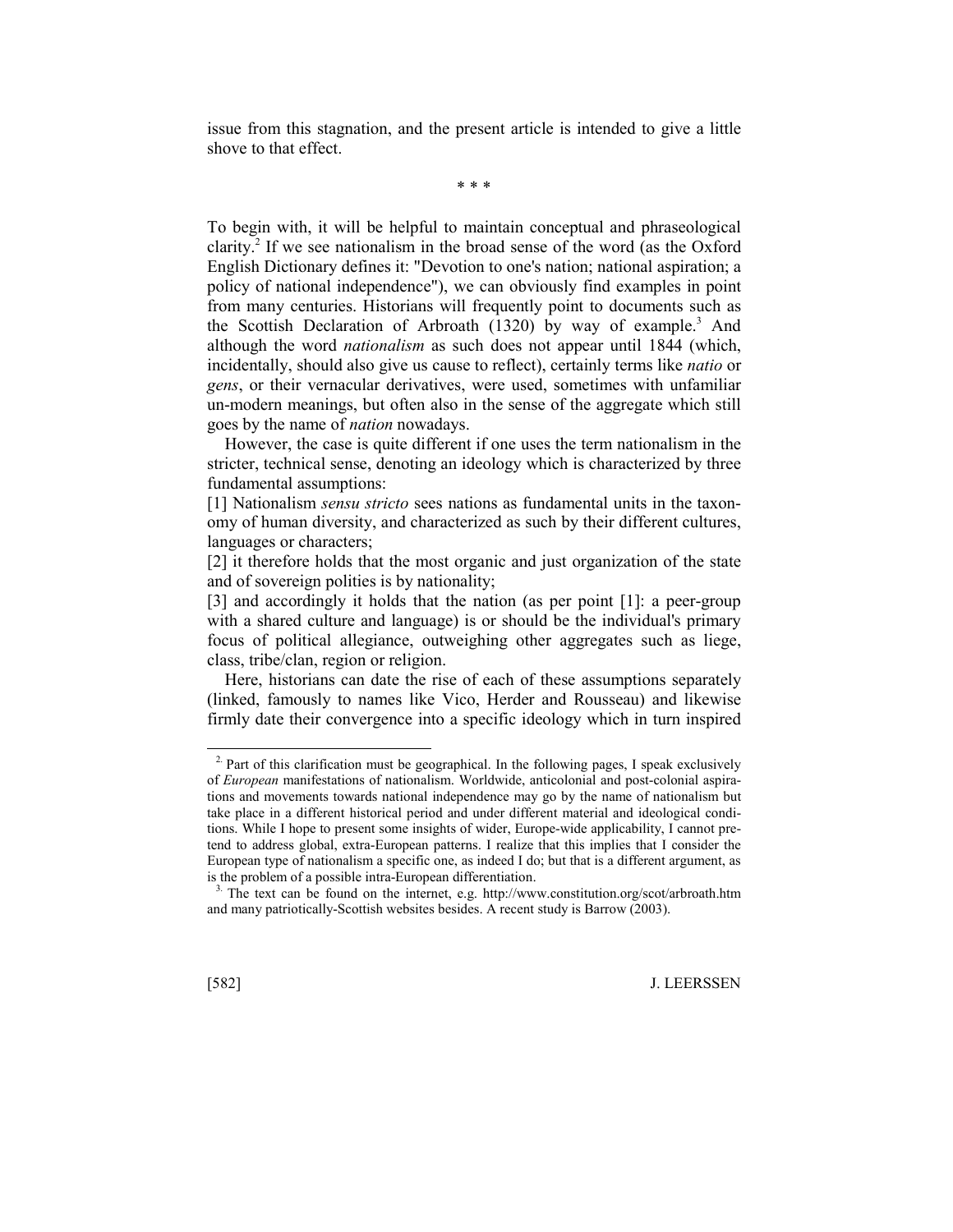the various national movements of post-Enlightenment Europe.<sup>4</sup> This describable, datable process provides a firm *terminus a quo.* We cannot pretend that the Industrial Revolution started with the Romans, just because we know that there was steam then, and occasional engines. Yes, there was steam, there were engines, but there was no steam engine.

Discussions will be that much clearer and more fruitful if they are based on an *a priori* agreement as to the nature of the term "nationalism" and a proper conceptual distinction is maintained between "national sentiment", "nationality" and nationalism *sensu stricto*. Much as Lollards and Hussites may anticipate the Protestant reformation, without being themselves part of it; much as Wat Tyler and the Levellers anticipate Chartism without being part of it, so too we may find statements, phrases, rhetoric from older periods which anticipate nationalism, whilst yet not being nationalistic in themselves. The anti-English resistance and invocation of freedom and autonomy in the Declaration of Arbroath testify to national sentiment in Scottish history; but the Declaration's signatories were no members of the Scottish National Party. Nor would they have dreamt of voting for the Scottish National Party, because (feudal noblemen as they were) they probably would have been horrified at the very notion of "voting" or of a franchise in the first place. I rehearse this silly "what-if" anachronism merely to explode it; for it is precisely this silly anachronism which tacitly underlies, and vitiates, the oftenencountered attempts to see continuity or even ideological identity between modern nationalism and pre-modern feudal assertions of local prerogative.<sup>5</sup>

Yet, on the other hand, it must be admitted that anachronism is the very stuff of history, and of ideologies. The Arbroath signatories would not have made much sense of modern nationalism; but modern Scottish nationalism does stand under the aegis of the Declaration of Arbroath, citing it again and again in order to anchor contemporary concerns in the length and depth of history; and, what is more, this act of retrospective adoption has itself been going on for decades, if not for centuries. It is therefore as historically present and operative as it is anachronistic. Historians can not afford to lean back smugly whenever they deflate another "invented tradition", fanciful image of the past, or anachronistic construct; once these retroactive appeals are identified they need themselves to be taken into account, seriously, as serious operative factors in historical developments. "Authentic" or "distorted" has nothing to do with it: history is the history of appropriating the past. The only

<sup>4.</sup> For instance, Leerssen (1999).

<sup>&</sup>lt;sup>5.</sup> For an attempt to explode the anachronistic assumption of medieval or primordialist-ethnic roots for modern nationalism, see Geary (2002).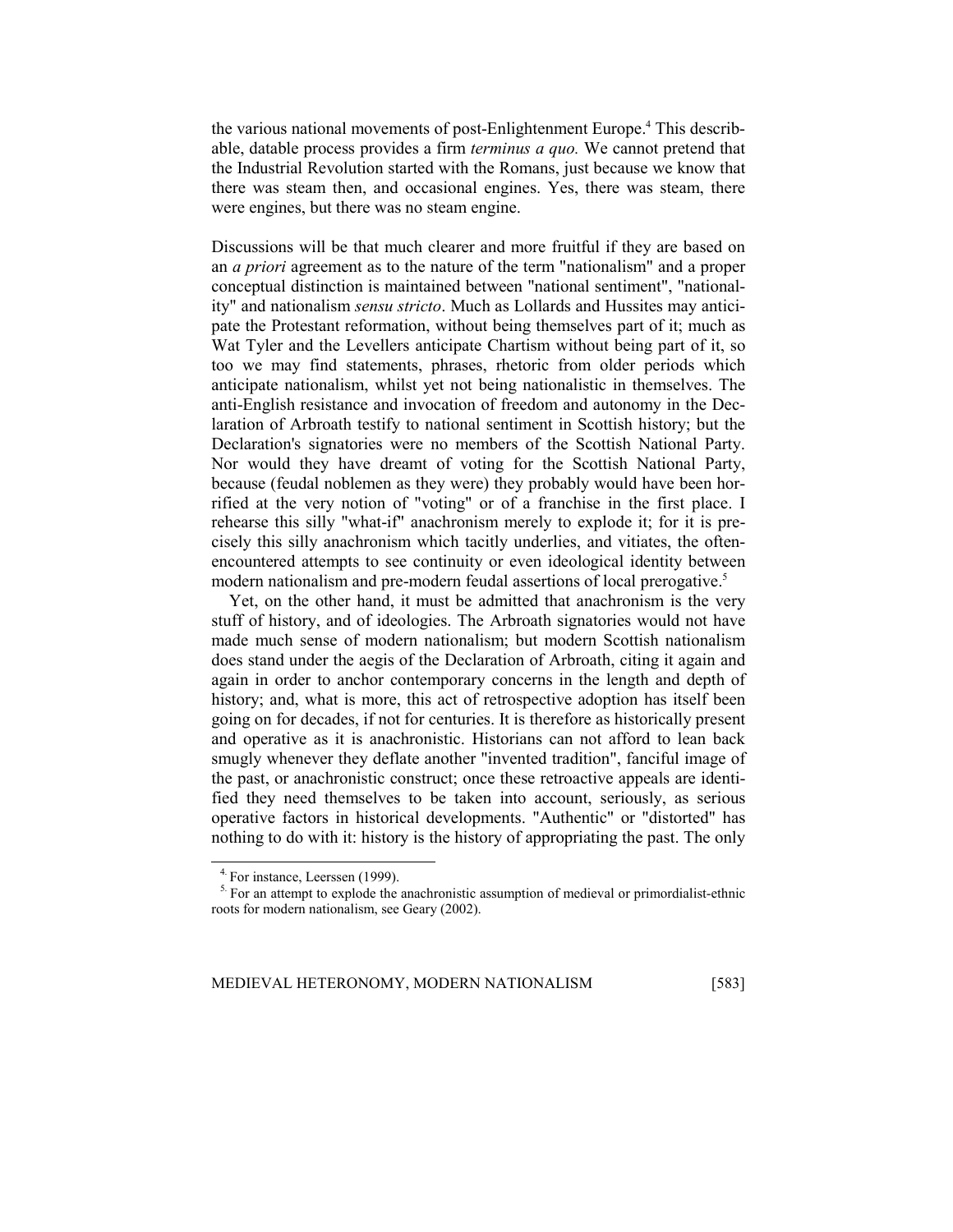ones who should eschew anachronism are historians themselves, in their analysis and in their conceptual apparatus.

We may broadly subscribe to at least the possibility that nations are constructed by nationalism (and the case of Estonia, cited by Gellner in his famous "Warwick Debate" debate with Anthony Smith, seems incontrovertible as an example). The assumption of a pre-existing cultural sense of identity, or ethnicity, which in the second instance may become vested with the political agenda of nationalism, is therefore not automatically justified. It follows that, if a pre-existing sense of ethnicity is invoked to explain the rise of nationalism, its existence and its mode of persistence or transmutation into a modern ideology must be argued and demonstrated from case to case – something which even serious historians will often neglect to do, presenting rhetorical similarities *between* centuries as proof of a historically persistent continuity *across* centuries.

Even in the more established (that is to say: institutionally continuous) cultural communities of Western Europe we must wonder if in the Middle Ages a sense of nationality carried with it the same overtones and implications as it does in later centuries. Was nationality really that much more important, as a moral category, than astrological birth-sign or social class, let alone religion? And did a sense of nationality stand in the same relation either to the cultural sphere or to the sphere of constitutional politics as it developed later on? Nationalism not only invokes a notion of shared ethnicity, but, more particularly, does so in addressing a relationship between culture and politics. And this relationship may be more complex, over time, than we realize at first. We need to assess which factors in this relationship are variant or invariant. I want to illustrate this by looking at the importance of language in political thought.

Modern nationalism crucially considers language the very core of ethnicity. That this should be so is understandable: the romantic German thinkers who were instrumental in shaping and disseminating the ideology also formulated a language philosophy which saw a nation's language as the very breath of its moral essence. The Flemish dictum that "the language is the nation entire" (*de tael is gantsch het volk*), coined by the poet Prudens Van Duyse (1804- 1859), and used both as a motto and as a name for an influential association

\* \* \*

l

<sup>6.</sup> Printed in the special issue of *Nations and Nationalism* (Smith & Gellner, 1996, 357-370).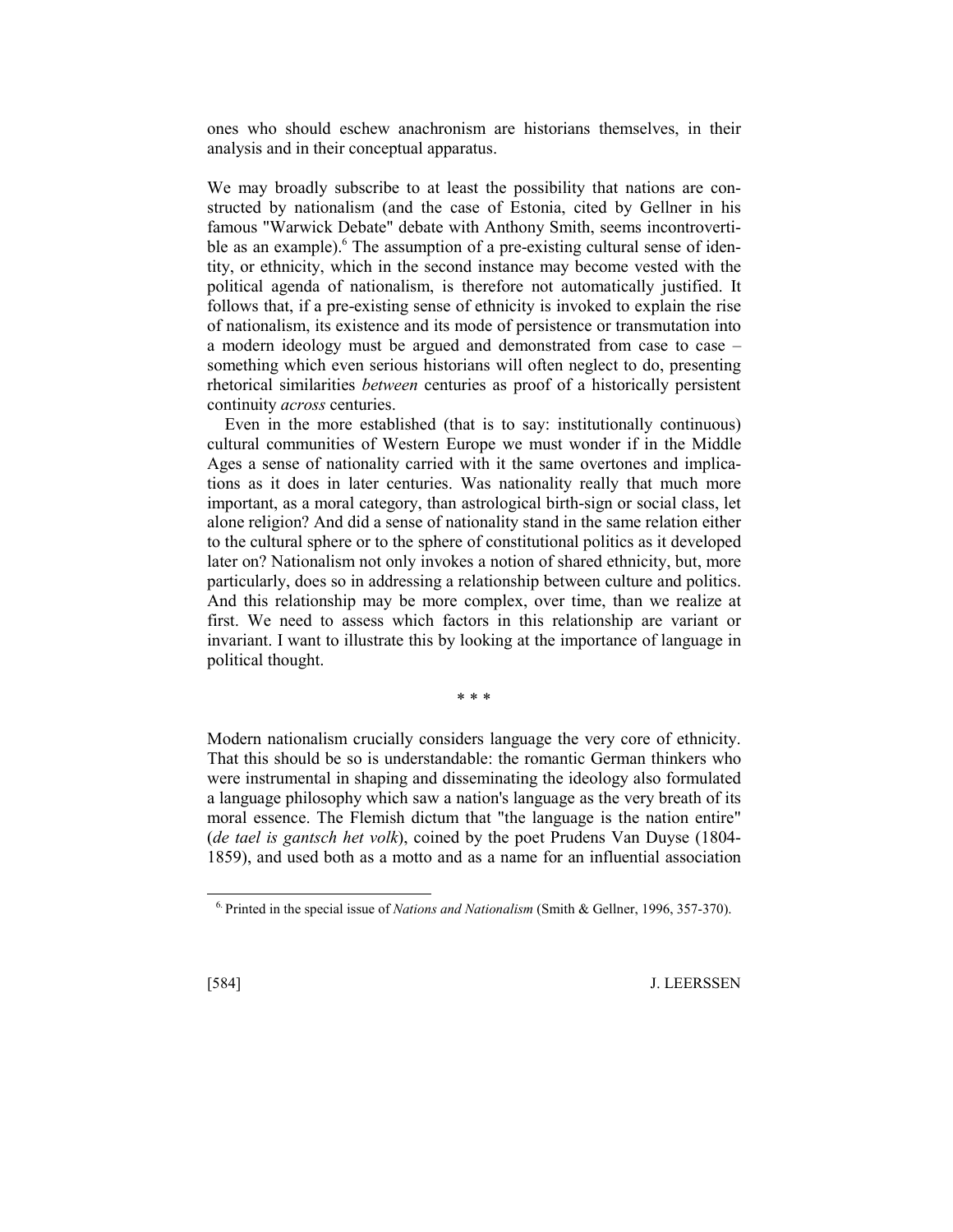for Flemish cultural emancipation, established in 1836) sums up this all-pervasive attitude (Deprez, 1998, I, 1020-1021; III, 3047). For nineteenthcentury nationalists, from Iceland to Bulgaria and from Finland to Catalonia, the badge, hallmark and indeed the substance of national specificity consisted in the presence of a national language. In this light, Miroslav Hroch's finding that national movements often start with linguistic scholars, lexicographers and grammarians, comes as no surprise (Hroch, 1968).

Accordingly, linguistic discrimination is always deeply resented and tends to inflame nationalist anger like nothing else. The Flemish Movement for example is and has been, centrally, a linguistic emancipation movement, fanned at every step by the marginalization and subordination of Netherlandic in the Belgian state.<sup>7</sup> Among the most galvanizing moments in that movement's history are acts of linguistic injustice, in particular a notorious murder trial (1863) held entirely in French, although the Flemish defendants, Coucke and Goethals, were ignorant of that language (Fredericq 1906-1909, II, 98-101). The resulting miscarriage of justice (the defendants were condemned to death and executed, and, as later appeared, innocently so) did much to fan the vehemence of the Flemish movement. Similar cases are known from the same period from other European minority languages, such as Welsh or Irish Gaelic. Monoglot Welsh- and Irish-speaking subjects were interrogated and judged by British authorities in a display of arrogant linguistic heedlessness, which in turn provoked widespread and deeply-felt indignation and fanned nationalist activism.

It is remarkable, however, that linguistic concerns date back much further than the beginning of romantic linguistic philosophy or modern nationalism. A particularly striking case comes from the Belgian area; in fact from a part of what is now Belgium notorious for its linguistic clashes in the last halfcentury: the area in the city triangle between Maastricht, Liège and Aachen.

For centuries, this area has been a borderland where the Netherlandic, German and French languages meet.<sup>8</sup> The three cities are and have since Carolingian times been fixed in their linguistic appurtenance: Netherlandic for Maastricht, Francophone for Liège, German for Aachen. These cities' linguistic spheres of influence have waxed and waned over time, but not by much. In present-day Belgium, the heart of this city triangle has been contested terrain between Flanders and Wallonia. The Voer area (Fr. *Fourons*)

1

 $7.$  Main sources used here are the encyclopaedic NEVB (1998), and the older but still valuable Fredericq (1906-1909).

<sup>8.</sup> More generally on this area and its cross-border dynamics: Leerssen (1993); Leerssen Jansen and Jacobs (1994).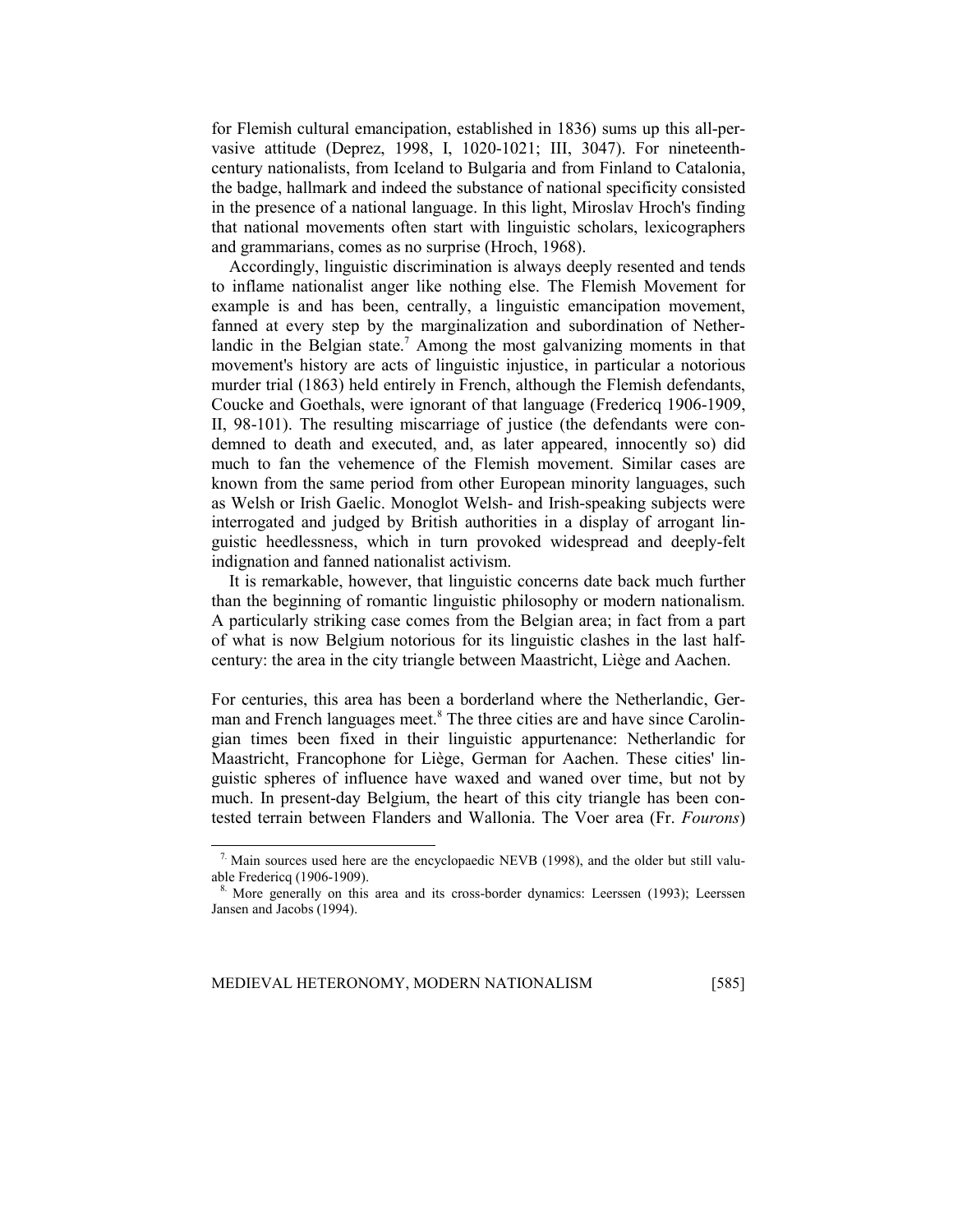was transferred from the French-speaking province of Liège to the Netherlandic-speaking province of Limburg in 1962 as part of a nationwide language-political arrangement.<sup>9</sup> The local population by and large shares a dialect close to Low-German (also spoken in the adjoining Dutch and German countryside), but is sharply divided on what they consider their "official" language of choice, philologically-related Netherlandic or sociologicallyaccustomed French. This division, which was aligned with long-standing political factionalism in the local communities, accordingly split the population along "pro-Flemish" *versus* "pro-Walloon" lines of allegiance. This discord in turn obtained a symbolic value in national politics. As a result, the picaresque faction-fights and brawls of these rural villages escalated under nationwide participation to bring down the Belgian national government in 1987.

Remarkably, we notice that an equally touchy sense of linguistic identity and linguistic difference was at work in precisely the same area as long ago as the fourteenth to sixteenth century.<sup>10</sup> The area in question was at that time a feudal *seigneurie*, the County of Dalhem, which was ruled from Brussels by the Dukes of Brabant. Brabant as a duchy was bilingual in administration and Dalhem as a county was bilingual in population: the languages were called *Romance* (forerunner of the present-day French, possibly with Walloon dialect colouration) and *Diets* (forerunner of present-day Netherlandic); the border between them has shifted little over the centuries. The nearest urban and administrative centre, Limbourg, kept law books in both languages for the administration of court hearings in higher appeal.

In the course of the late Middle Ages and early modern period, we see repeated attempts from the Brabant authorities in Brussels to rationalize the administrative structure of this outlying county. The first attempt occurred shortly after the Duchy of Brabant had been taken over by the House of Burgundy between 1396 and 1406. The new ducal chancery requested (in Latin) that each local village court (*schepenbank*) write down its customs and legal traditions and forward them to Brussels.<sup>11</sup> (The move was evidently intended to suppress the tendency among the local village courts to lodge higher appeal cases with nearby non-Brabant courts such as Aachen.<sup>12</sup>)

l

<sup>&</sup>lt;sup>9.</sup> Generally, Kesteloot (1998, III, 3521-3526) and Deweerdt, De Metsenaere & Verhulst (1998, III, 2949-2962).<br> $10^{10}$  I have described the case at slightly greater length in Leerssen (1991) and Leerssen (1999).

<sup>&</sup>lt;sup>11</sup>. The materials are given in Janssen de Limpens (1977).<br><sup>12</sup> On Brabant attempts to exercise its privileges *de non appellando* and *de non evocando* in these borderlands, positioning Brussels as the only proper higher court, see Nève (1972).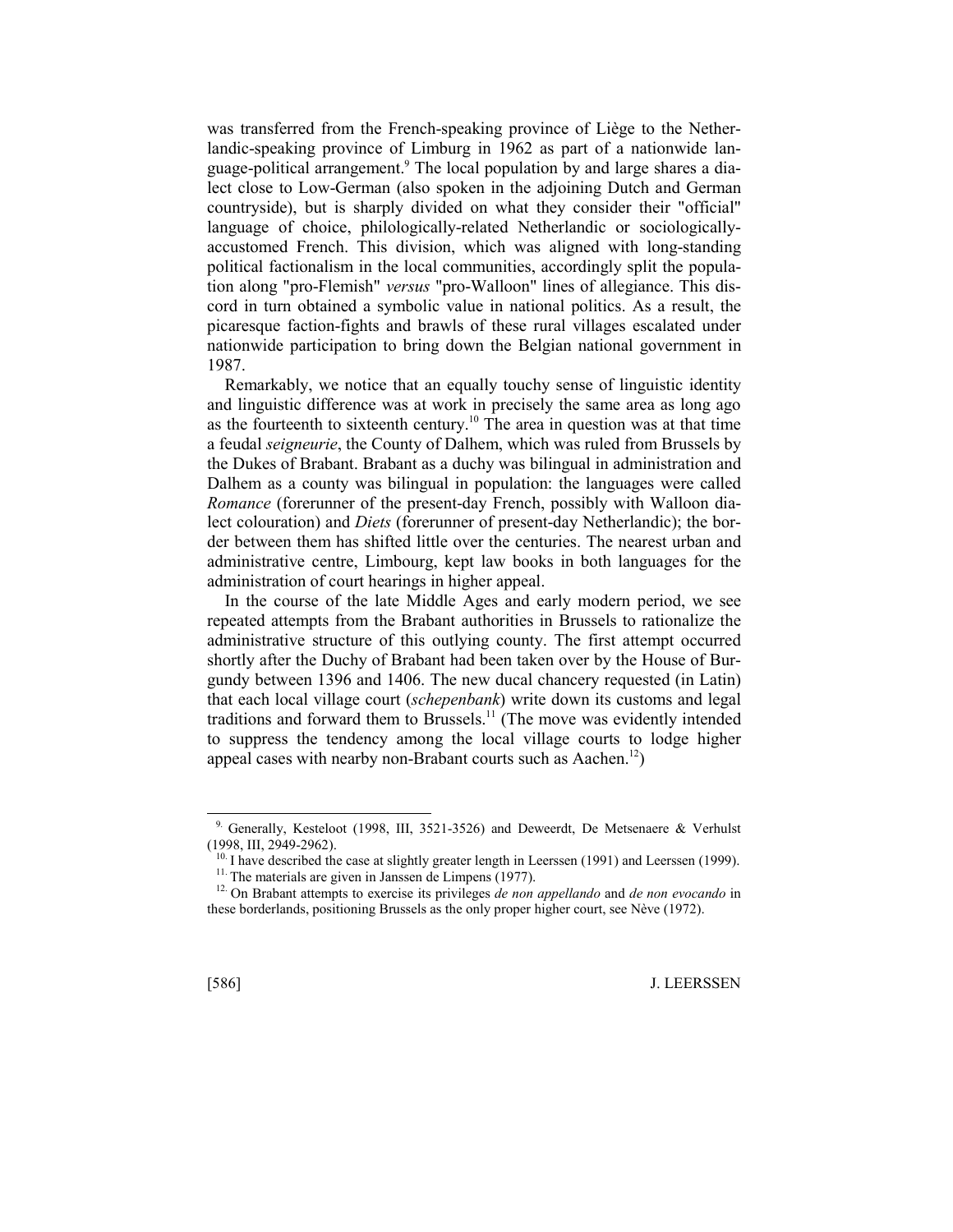An interesting pattern emerges from the replies forwarded to Brussels by the local village courts: they all dutifully record their local customs and bylaws, but in each case stipulate jealously that they administer law in their own language (as the case may be, in *Romance* or *Diets*). What is more, many replies emphatically tell the Brussels authorities that they expect to conduct their correspondence with the ducal capital in their own language and will accept no letters or communication in any other language.

Over the next centuries, renewed instances of centralization and regularization call forth similar reactions. By the seventeenth century, the Brabant authorities have gone so far as to recognize two separate county courts: one for the Romance-speaking population at the town of Dalhem, one for the *Diets*-speaking population at the county's old fiscal centre, 's-Gravenvoeren (*Fouron-le-Comte*). And the story does not end there: when, as a result of the independence of the United Provinces, the County of Dalhem was to be partitioned between Spanish and Dutch states in the wake of the Treaty of Westphalia (1648-1662), the ensuing, long-negotiated division turned out to follow the line of the jurisdiction of these two county courts and, accordingly, of the linguistic frontier. $13$ 

That would appear a textbook illustration of nationalism as defined by Gellner: political borders are being mapped on to cultural (linguistic) ones. Much as an administrative-linguistic frontier was drawn in 1962 to divide the quarrelling Flemish and Walloon factions in modern day-Belgium, so too a political border drawn up in 1648-1662 followed a linguistic trajectory – in both cases, ending up between the town of Dalhem and the village of 's-Gravenvoeren. And in both cases, the locals strenuously and suspiciously inform the distant Brussels authorities that they will only do business in their own language. However, despite the obvious parallel between this case and Gellner's definition of nationalism (the congruence between political and cultural frontiers), the old County of Dalhem squarely fails to fit Gellner's modernist thesis, and instead comes to us from the most rustic backwardness of the periphery of the medieval Duchy of Brabant.

\* \* \*

What are we to make of this case? Do we have an example of true-blue medieval nationalism here? My own conclusions are mixed. On the one hand, the case of Dalhem points at blind spots in rigid modernism, on the other

<sup>&</sup>lt;sup>13.</sup> The division and its long-drawn-out negotiations are described in Haas (1978).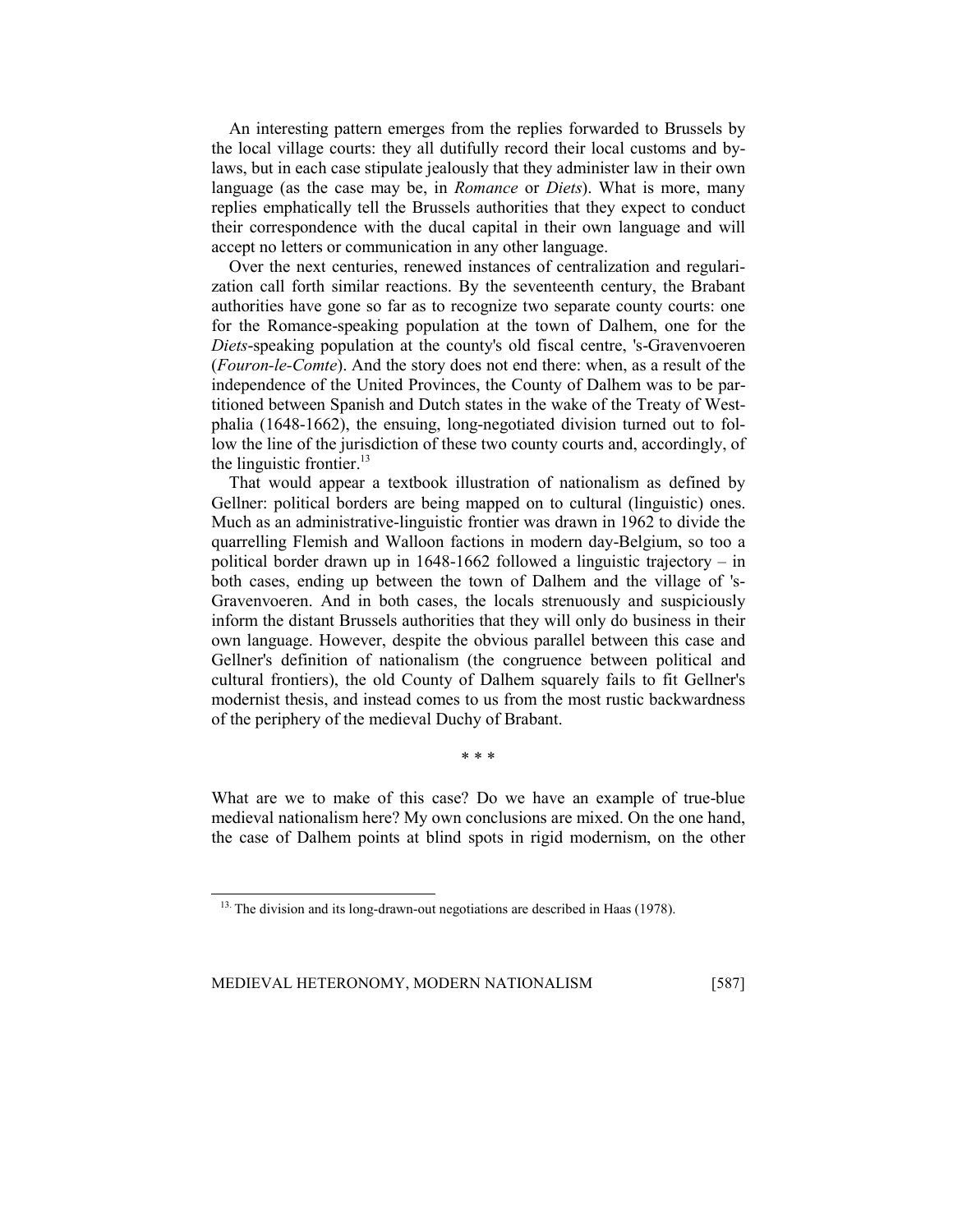hand it illustrates the danger of anachronism if we take it as a *prima facie*  case of cultural primordialism.

To take the danger of anachronism first. We would make a grave error if we see the linguistic assertiveness of the local village courts in the same light as nineteenth-century national-linguistic activism. Among romantic nationalists, influenced as they are (directly or indirectly) by the thought of Herder and Fichte, the native language is to be defended and cultivated as the moral essence of the nation's specificity and character. Languages are asserted against neighbouring languages, often in geopolitical terms as "language areas", witness Arndt's famously popular song (*Was ist des Deutschen Vaterland*), and thus count as markers in a distinction of one nation from another.14 The Finnish language is what makes Finns different from either Swedes or Russians; for the Flemish, their very nationhood is implied in their language (witness the dictum by Van Duyse (1804-1859), *De tael is gantsch het volk*); in Ireland, it is (from the mid-nineteenth century onwards) most prominently the Gaelic language which embodies the nation's radical difference from England and the United Kingdom.

Thus, nineteenth-century *sensu stricto* nationalism invokes language as a cardinally important factor in a *self-other* distinction, between nations and neighbours, in a "horizontal" dynamics of Othering and identification across the European cultural landscape. This, I believe, is a specifically modern, latter-day usage. It overlays the far older, and persistent, "vertical" dynamics of asserting local or particular rights *vis-à-vis* a central authority. There, tensions and distinctions take shape, not across a culturally diverse landscape, but across a social spectrum of power, privilege, and customary rights. The *échevins* of Cheratte who state that they conduct business in *Romance* and the *schepenbank* of Mheer which lets it be known that its language is *Diets* do not oppose each other, but jointly assert their right to local particularism against the suzerain ducal authorities in Brussels.

This distinction between "horizontal" (geocultural) and "vertical" (sociopolitical) language assertion is crucial, and superficial similarities between fifteenth- and twentieth-century data should not blind us to this important underlying difference. The "vertical" assertion of language rights against a distant feudal authority is a matter of local particularism, defending customary rights against the threat of arbitrary government and power arrogation, part and parcel of feudal politics. Its thrust is not towards any notion of autonomy, but rather towards what I term *heteronomy*: the recognition and acceptance of diverse cultures and legal régimes within the state. Such heter-

l

<sup>&</sup>lt;sup>14.</sup> Generally Leerssen (1999).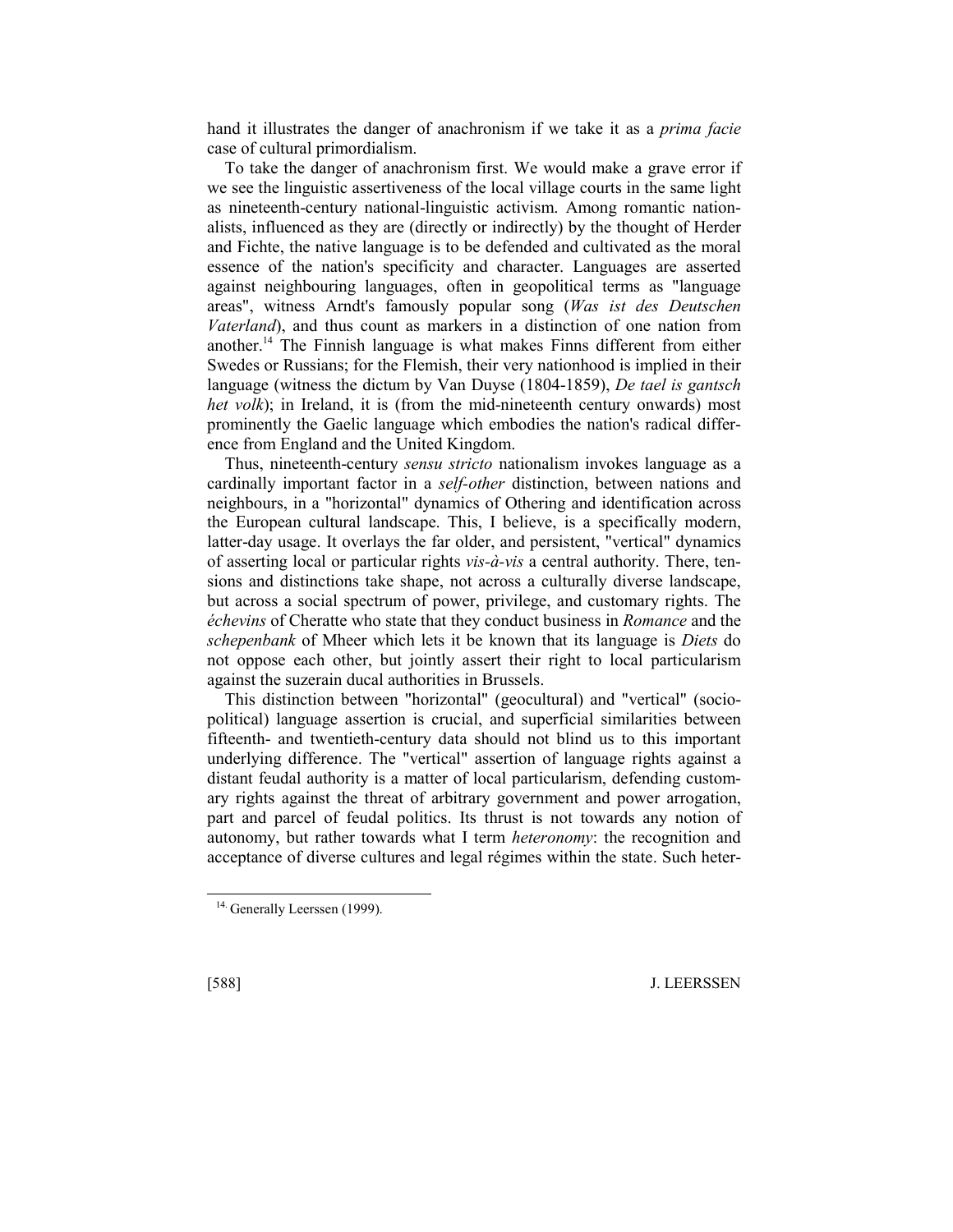onomic assertions of local customary rights fed into revolts against centralizing arrogations of arbitrary feudal power, such as we see in the Low Countries and Switzerland; as such they are a source tradition of the rise of the modern civic state; but one source tradition among many, and not to be conflated with modern nationalism. Heteronomism is, if anything, a forerunner of modern democratic and federalist thought.

To that extent, the case of the County of Dalhem illustrates the danger of anachronism that arises from the eagerness to spot similarities across centuries and to magnify similarity into sameness. However, there is also another conclusion to be drawn. The "horizontal", modern-nationalistic invocation of language has not abrogated or displaced the older, "vertical" one. The right to speak one's own language to one's government is obviously felt as a natural right in the fifteenth century, and it continues undiminished in the nineteenth century (and indeed the twentieth and twenty-first). Court cases incomprehensible to the defendant continued to cause outrage; the possibility of a European central government at Brussels, heedless of the cultures and languages of the European Union's various member states, continues to cause apprehension. Thus, under a latter-day overlay of "horizontal" (inter-ethnic) language conflict, the older "vertical" assertion (between speakers and government) is as forceful as ever. Modernists should be aware, then, that there are powerful culture-political, identitarian forces at work which can antedate, by centuries, the rise of nationalism *sensu stricto* (witness the aforementioned Declaration of Arbroath).

By the same token, language activism ought to be carefully distinguished in its horizontal and vertical dimensions (and their complex interactions). Modernists should recognize that not all language arguments and linguistic apprehensions expressed in modern-day Europe are actuated by nationalism or nationalist xenophobia, but that they reflect an older, heteronomist reflex, whose present-day continuation is federalism rather than nationalism.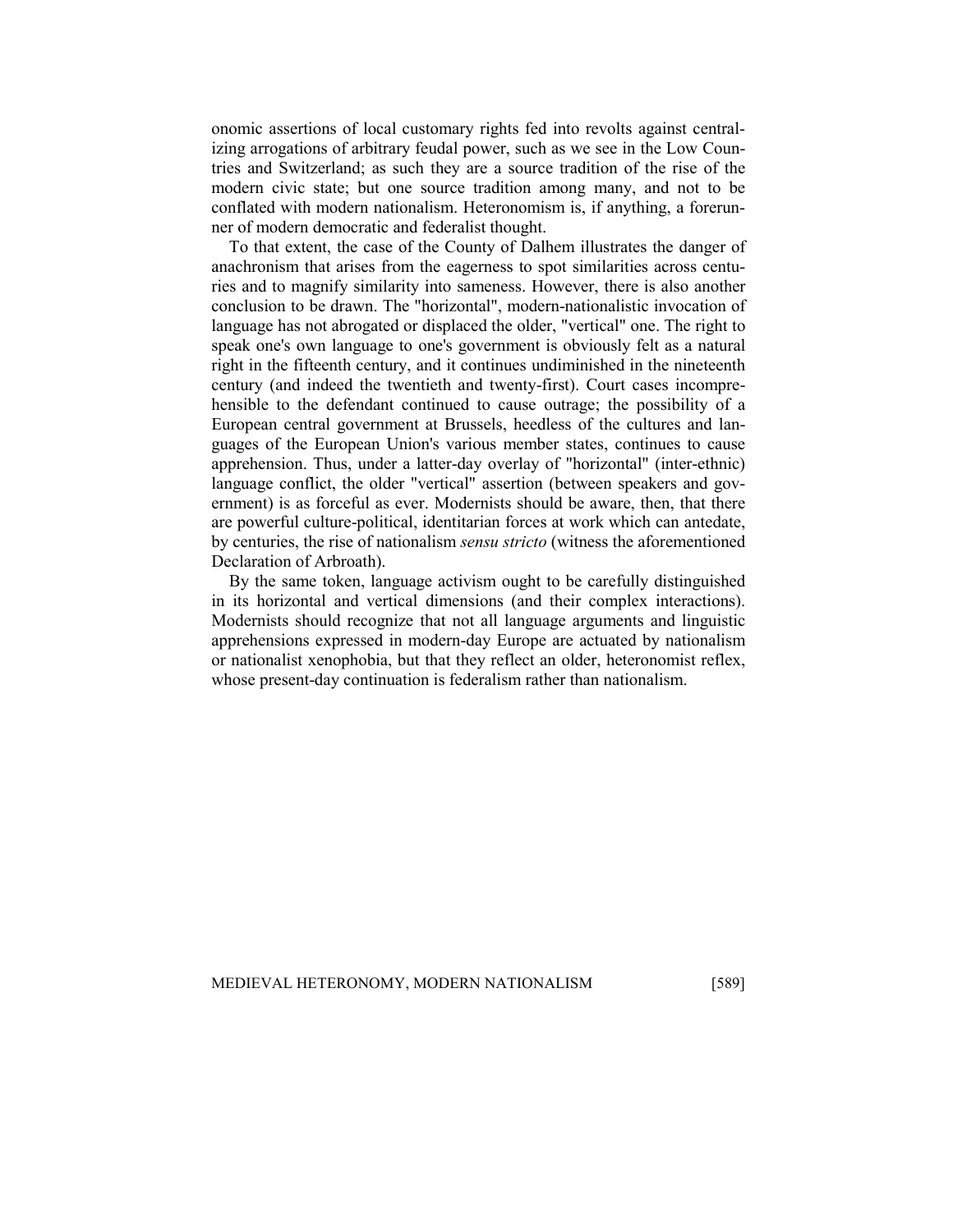- BALAKRISHNAN (G.) (ed.), *Mapping the Nation*, London, 1996.
- BARROW (G.) (ed.), *The Declaration of Arbroath: History, Significance, Setting*, Edinburgh, 2003.
- DEPREZ (A.), "Van Duyse", NEVB, 1998, Vol. I, pp. 1020-1021.
- DEPREZ (A.), "De tael is gan(t)sch het volk", NEVB, 1998, Vol. III, p. 3047.
- DEWEERDT (M.), DE METSENAERE (M.) &VERHULST (A.), "Taalgrens", NEVB, 1998, Vol. III, pp. 2949-2962.
- FREDERICQ (P.), *Schets eener geschiedenis der Vlaamsche Beweging*, Gent, 3 dln., 1906- 1909.
- GEARY (P.J.), *The Myth of Nations. The Medieval Origins of Europe*, Princeton, NJ, 2002.
- HAAS (J.A.K.), *De verdeling van de Landen van Overmaas, 1644-1662: Territoriale desintegratie van een betwist grensgebied*, Assen, 1978.
- HALL (J.A.) (ed.), *The State of the Nation. Ernest Gellner and the Theory of Nationalism*, Cambridge, 1998.
- HROCH (M.), *Die Vorkämpfer der nationalen Bewegung bei den kleinen Völkern Europas. Eine vergleichende Analyse zur gesellschaftlichen Schichtung der patriotischen Gruppen*, Praha, 1968.
- JANSSEN DE LIMPENS (K.J.Th.), *Rechtsbronnen van het Hertogdom Limburg en de Landen van Overmaze*, Bussum, 1977.
- KESTELOOT (Ch.), "Voeren", NEVB, 1998, Vol. III, pp. 3521-3526.
- LEERSSEN (J.), "Macht, afstand en culturele diversiteit: Bijvoorbeeld Overmaas", *Theoretische geschiedenis*, XVIII, 1991, no. 4, pp. 423-433.
- LEERSSEN (J.), "Culture, politics and borderlands: A small-scale case history", *Revue des études sud-est européennes*, XXXI, 1993, pp. 11-20.
- LEERSSEN (J.), *Nationaal denken in Europa: een cultuurhistorische schets*, Amsterdam, 1999.
- LEERSSEN (J.), JANSEN (J.C.G.M.) and JACOBS (L.), *Historical Overview of the MHAL Area: The Three-country Area Maastricht/Heerlen, Hasselt/Genk, Aix-la-Chapelle, Liège*, Maastricht, 1994.
- *Nations and Nationalism*, "History and National Destiny: Ethnosymbolism and its Critics", X, 2004, 1-2.
- NEVB, *Nieuwe Encyclopedie van de Vlaamse Beweging*, Tielt, 3 dln., 1998.
- NÈVE (P.L.), *Het Rijkskamergerecht en de Nederlanden*, Assen, 1972.
- SMITH (A.) & GELLNER (E.), "The Nation: Real or Imagined? The Warwick Debates on Nationalism", *Nations and Nationalism*, II, 1996, pp. 357-370.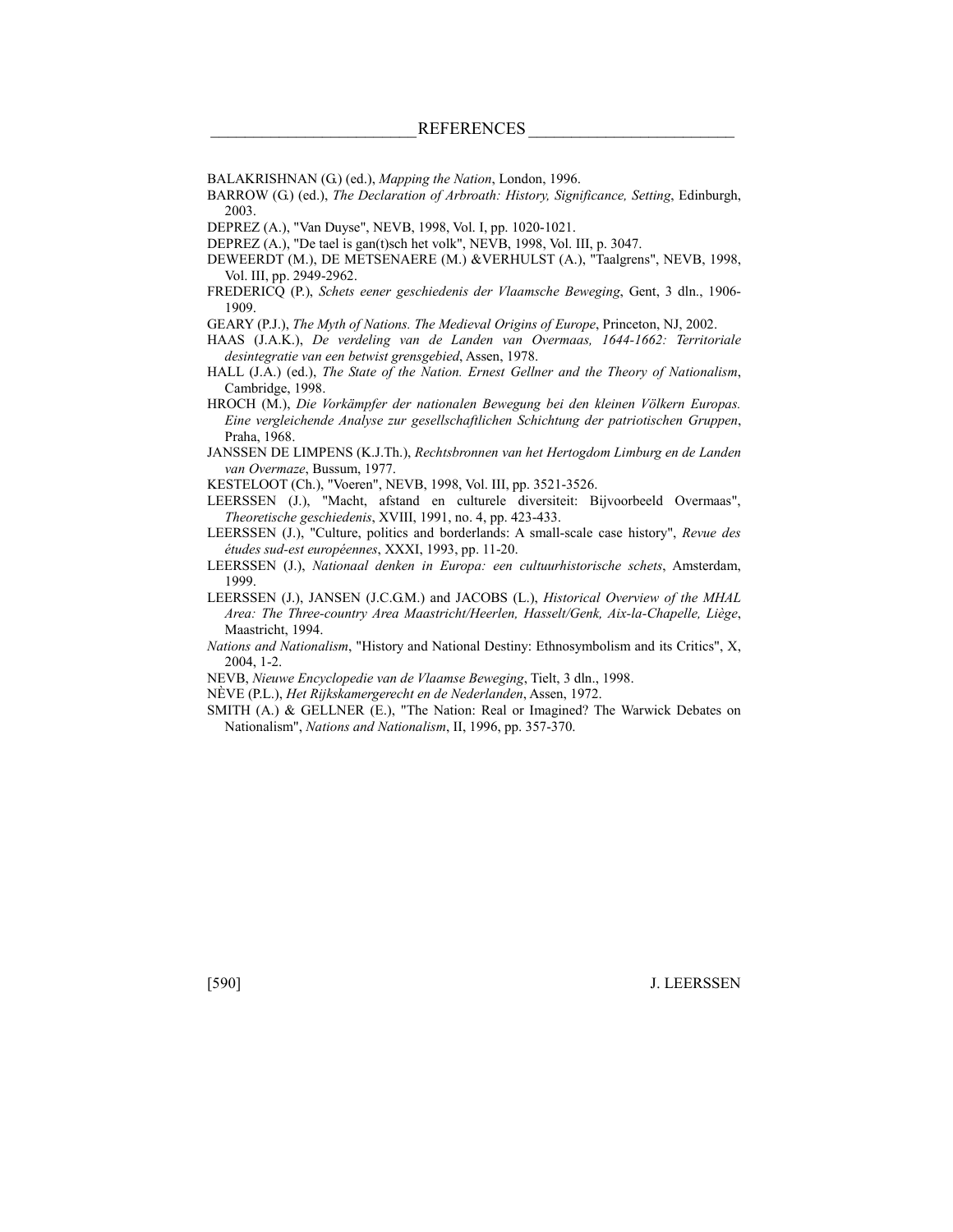### **Middeleeuwse heteronomie, modern nationalisme: Taalaanspraken tussen Luik en Maastricht, 14de-20ste eeuw**

#### JOEP LEERSSEN

#### SAMENVATTING

Theorieën over natievorming en nationalisme staan sinds enkele jaren voor het dilemma tussen constructivistisch modernisme en essentialistisch primordialisme. Twistpunt daarbij is de vraag, of natiebesef een ideologisch product is van de historische ontwikkelingen sinds de late achttiende eeuw, of anders een bestendige menselijke conditie die zulke historische ontwikkelingen heeft aangestuurd. Dit artikel poogt in deze dilemmatische kwestie te bemiddelen. Veel verwarring zou vermeden kunnen worden bij een helder gedefinieerd gebruik van de termen "nationaal" en "nationalisme". Daarbij is vooral een historische benadering, die rekening houdt met conceptuele, ideologische en politieke verschuivingen over de eeuwen, onontbeerlijk. Dit wordt geïllustreerd aan de hand van een voorbeeld over de lange termijn: taalpolitiek in het tweetalige gebied tussen Luik en Maastricht. In de twintigste eeuw vormde dit gebied in de Belgische politiek een nationaal *flashpoint*: de kwestie Voeren. Rechtshistorisch bronnenonderzoek wijst uit, dat taal-assertiviteit in deze regio (in het *ancien régime* het Graafschap Dalhem) tegenover de Brusselse autoriteiten terugreikt tot in de vijftiende eeuw. Daaruit resulteerden zelfs op talige leest geschoeide administratieve en politieke grenstrekkingen. Dat men dus reeds ver vóór de moderniseringsprocessen van de negentiende eeuw in de constitutionele politiek te maken had met culturele, talige loyaliteit is onloochenbaar. Niettemin zou het fout zijn om daaruit een volledig failliet van het constructivistisch modernisme af te leiden. Vóór- en vroeg-moderne taal-assertiviteit lijkt zich uitsluitend langs een verticale, sociopolitieke as te bewegen: tussen onderdaan en machthebber. Hoewel die vertikale-sociopolitieke vector niet verdwijnt na 1800, wordt er een nieuwe dimensie aan toegevoegd: een horizontale, interculturele vector, die de ene etnische gemeenschap door middel van taal afzet tegen andere taalgroepen en naburige taalgebieden. Die horizontale, interculturele vector in taalpolitieke argumenten is specifiek negentiende- en twintigste-eeuws, en men dient zich ervoor te hoeden om ze ook in oudere bronnen te willen ontwaren. Oudere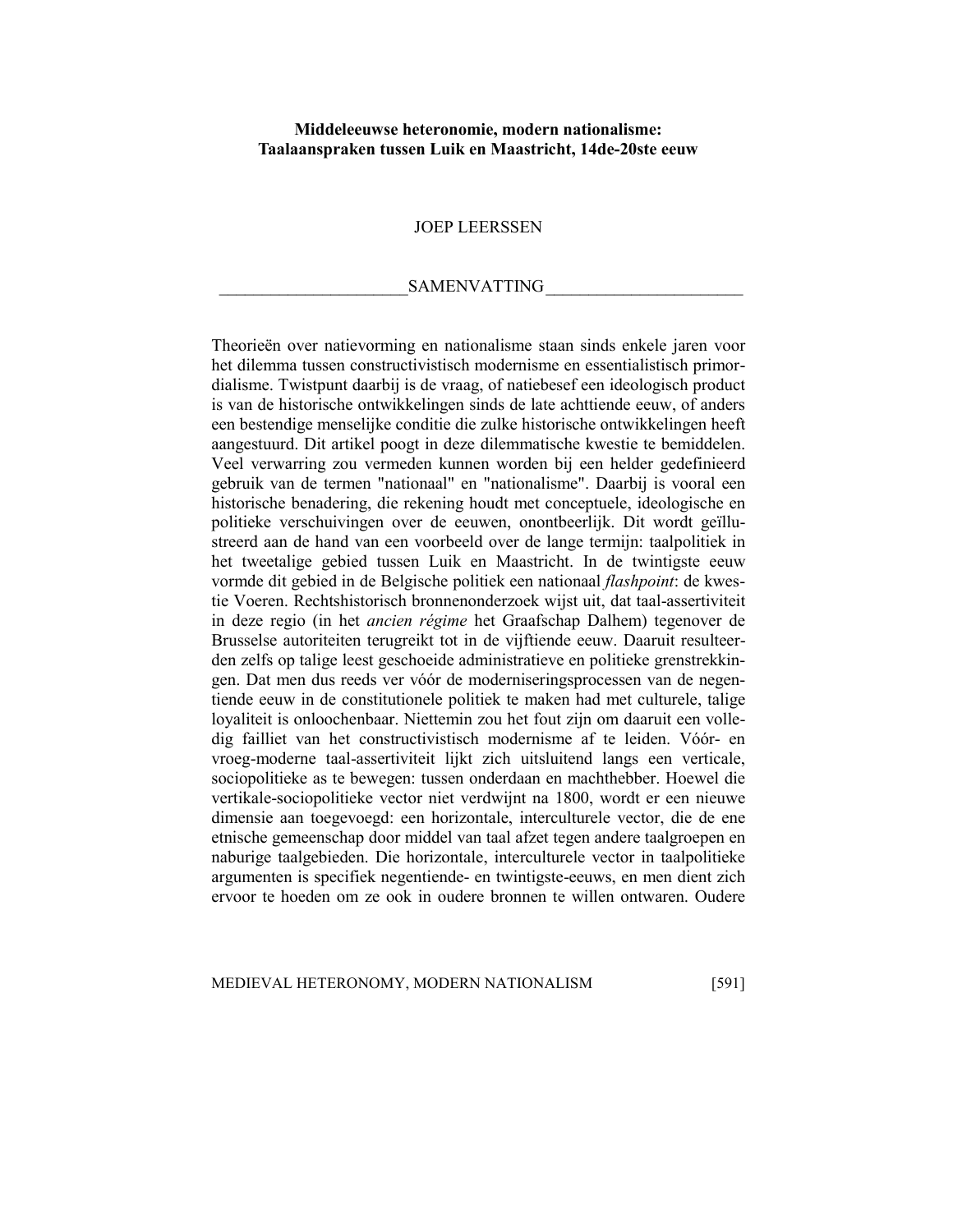taal-assertiviteit is gericht, niet op autonomie, maar op heteronomie. Het voorbeeldgeval dient daarom zowel modernisten als primordialisten tot waarschuwing, en wijst beiden op de noodzaak van een gedegen historisering van het nationalisme-onderzoek.

## **Hétéronomie médiévale et nationalisme moderne: les revendications linguistiques dans le territoire situé entre**  Liège et Maastricht (14<sup>e</sup>-20<sup>e</sup> siècle)

## JOEP LEERSSEN

## $R$ ÉSUMÉ

Depuis quelques années, les théories concernant la formation des nations et le nationalisme sont enfermées dans un dilemme entre le modernisme constructiviste et le primordialisme essentialiste. Le nœud de discorde réside dans la question de savoir si la conscience nationale est un produit idéologique né de l'évolution historique depuis la fin du 18<sup>e</sup> siècle ou s'il s'agit d'une permanence de la condition humaine qui génère de tels développements historiques. L'article se pose en médiateur. En premier lieu, une définition claire des termes "national" et "nationalisme" permet d'éviter pas mal de confusions. En second lieu, une approche qui envisage les glissements séculaires conceptuels, idéologiques et politiques s'impose. Elle est illustrée par une étude de cas à long terme: la politique linguistique dans la région bilingue située entre Liège et Maastricht. Au 20<sup>e</sup> siècle, ce territoire constitue un *flashpoint* national dans la politique belge: la question des Fourons.

Le dépouillement des sources juridiques du passé montre que dans cette région (le comté de Dalhem sous l'Ancien Régime) l'affirmation de la langue face aux autorités de Bruxelles tend à se réduire jusqu'au 15<sup>e</sup> siècle. Le tracé des frontières administratives et politiques fondé sur l'usage des langues en est même le résultat. Il est donc indéniable que dès avant le processus de modernisation du 19<sup>e</sup> siècle, la loyauté culturelle et linguistique entre en ligne de compte. Il serait néanmoins faux d'en déduire la faillite complète du